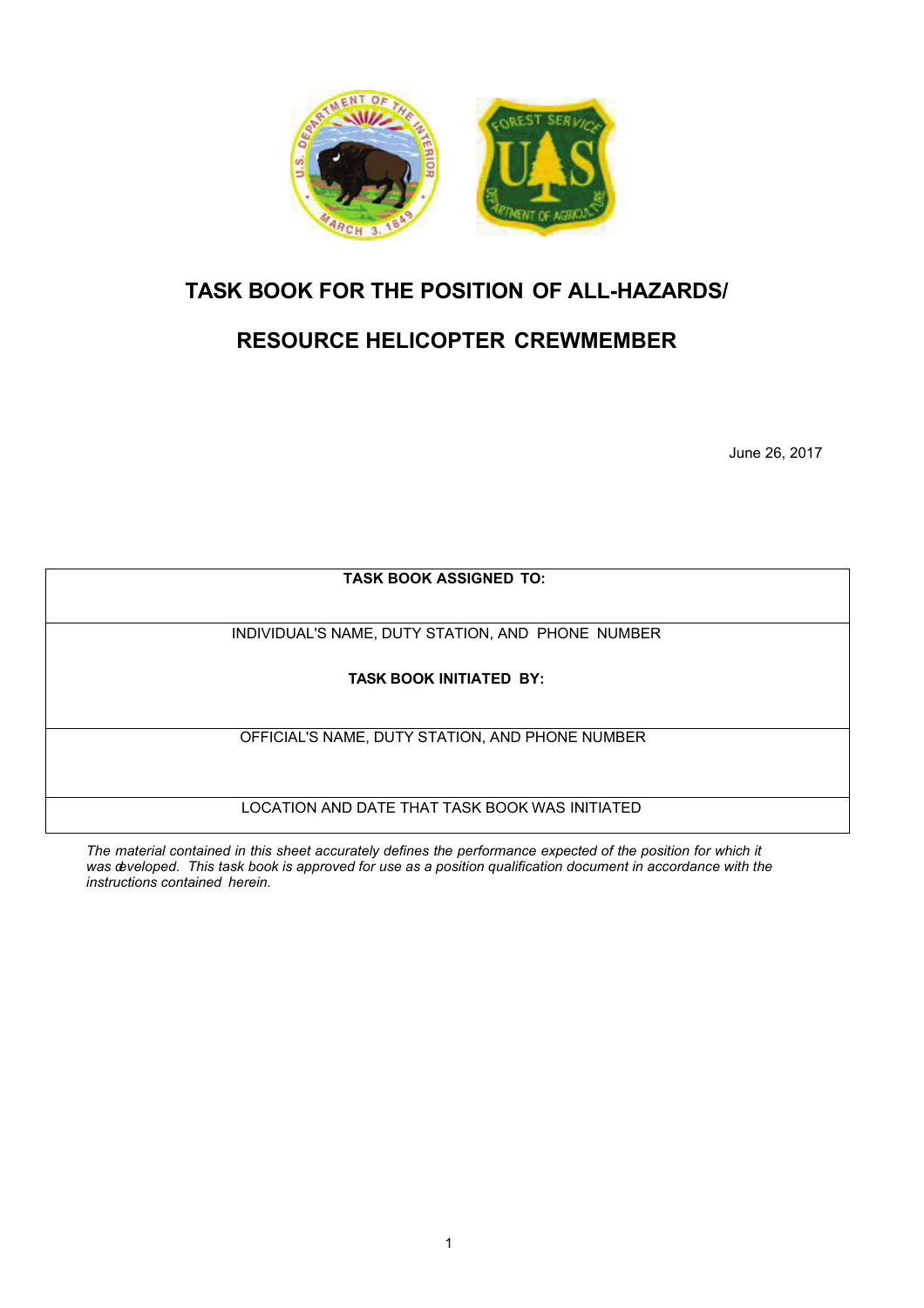#### **EVALUATOR**

#### DO NOT COMPLETE THIS UNLESS YOU ARE RECOMMENDING THE TRAINEE FOR CERTIFICATION

#### **VERIFICATION / CERTIFICATION OF COMPLETED TASK BOOK FOR THE POSITION OF**

#### **FINAL EVALUATOR'S VERIFICATION**

I verify that all tasks have been performed and are documented with appropriate initials. I also verify that

has performed as a trainee and should therefore be considered for certification in this position.

FINAL EVALUATOR'S SIGNATURE AND DATE

EVALUATOR'S PRINTED NAME, TITLE, DUTY STATION, AND PHONE NUMBER

#### **AGENCY CERTIFICATION:**

I certify that

has met all requirements for qualification in this position and that such qualification has been issued.

#### CERTIFYING OFFICIAL'S SIGNATURE AND DATE

CERTIFYING OFFICIAL'S NAME, TITLE, DUTY STATION, AND PHONE NUMBER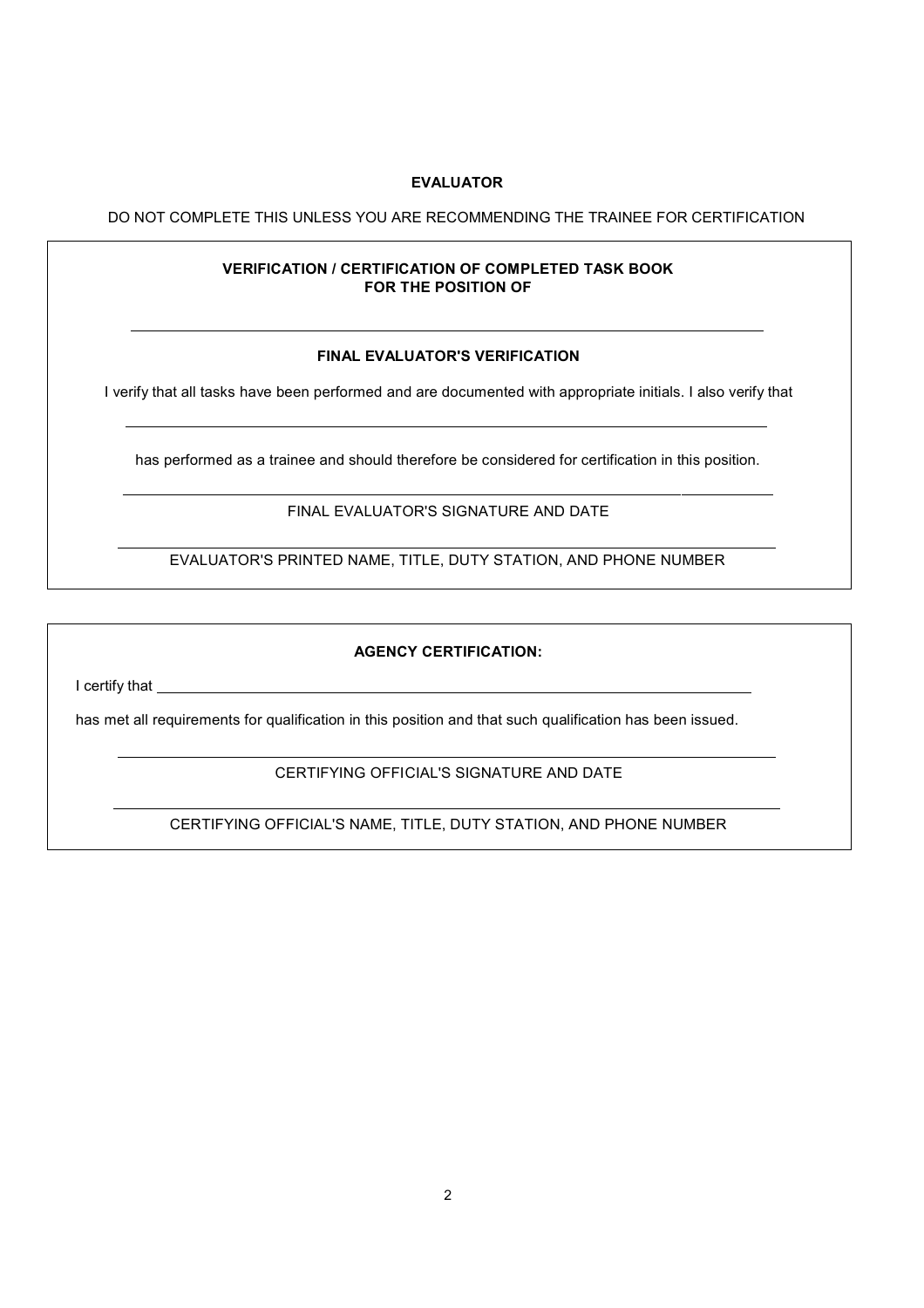#### **DOI & US Forest Service POSITION TASK BOOK** (PTB)

Position Task Book (PTB) have been developed for designated positions within the aviation management branchof the **US Forest Service and DOI**. Each PTB lists the performance requirements (tasks) for the specific position in a format that allows a trainee to be evaluated against written guidelines. Successful performance of all tasks, as observed and recorded by an evaluator, will result in a recommendation to the agency that the trainee be certifiedin that position.

Evaluation and confirmation of the trainee's performance of all the tasks may involve more than one evaluator andcan occur on projects, in classroom simulation, and in other work situations. *Designated PTBs require position performance which the majority of required tasks are demonstrated on an actual All-Hazard Incident or project.* It is important that performance be critically evaluated and accurately recorded by each evaluator. All tasks must be evaluated before recommending certification.

Tasks within the PTB are numbered sequentially; however, the numbering does NOT indicate the order in which the tasks need to be performed or evaluated. The bullets under each numbered task are examples or indicators of items or actions related to the task. The purpose of the bullets is to assist the assessor in evaluating the trainee; the bullets are not all-inclusive. Evaluate and initial ONLY the numbered tasks. DO NOT evaluate and initial each individual bullet.

#### **THE SPECIFIC AVIATION TASKBOOK OF ALL-HAZARD/RESOURCE HELICOPTER CREWMEMBER IS NOT TRANSFERRABLE TO NWCG QUALIFICATIONS RELATED TO PRESCRIBED OR WILDLAND FIRE. THE SPECIFIC TASKBOOKS FOR NWCG ICS POSITIONS WILL BE ACCOMPLISHED ON THE APPROPRIATE INCIDENTS, INCLUDING PROJECTS.**

Entry of experience into IQCS will be as resource only, not as qualified for positions requiring arduous or moderate duty fitness standards as precursors to qualification in wildland or prescribed fire positions.

#### RESPONSIBILITIES:

- 1. The **Home Unit Aviation Manager** is responsible for:
	- Selecting trainees based on the needs of the home unit.
	- Ensuring that the trainee meets the training and experience requirements included in the Interagency Helicopter Operations Guide.
	- Initiating PTBs to document task performance.
	- Explaining to the trainee the purpose and processes of the PTB as well as the trainee's responsibilities.
	- Providing opportunities for evaluation and/or making the trainee available for evaluation.
	- Providing an evaluator for local assignments.
	- Tracking progress of the trainee.
	- Confirming PTB completion.
	- Determining certification per local policy.
	- Issuing proof of certification.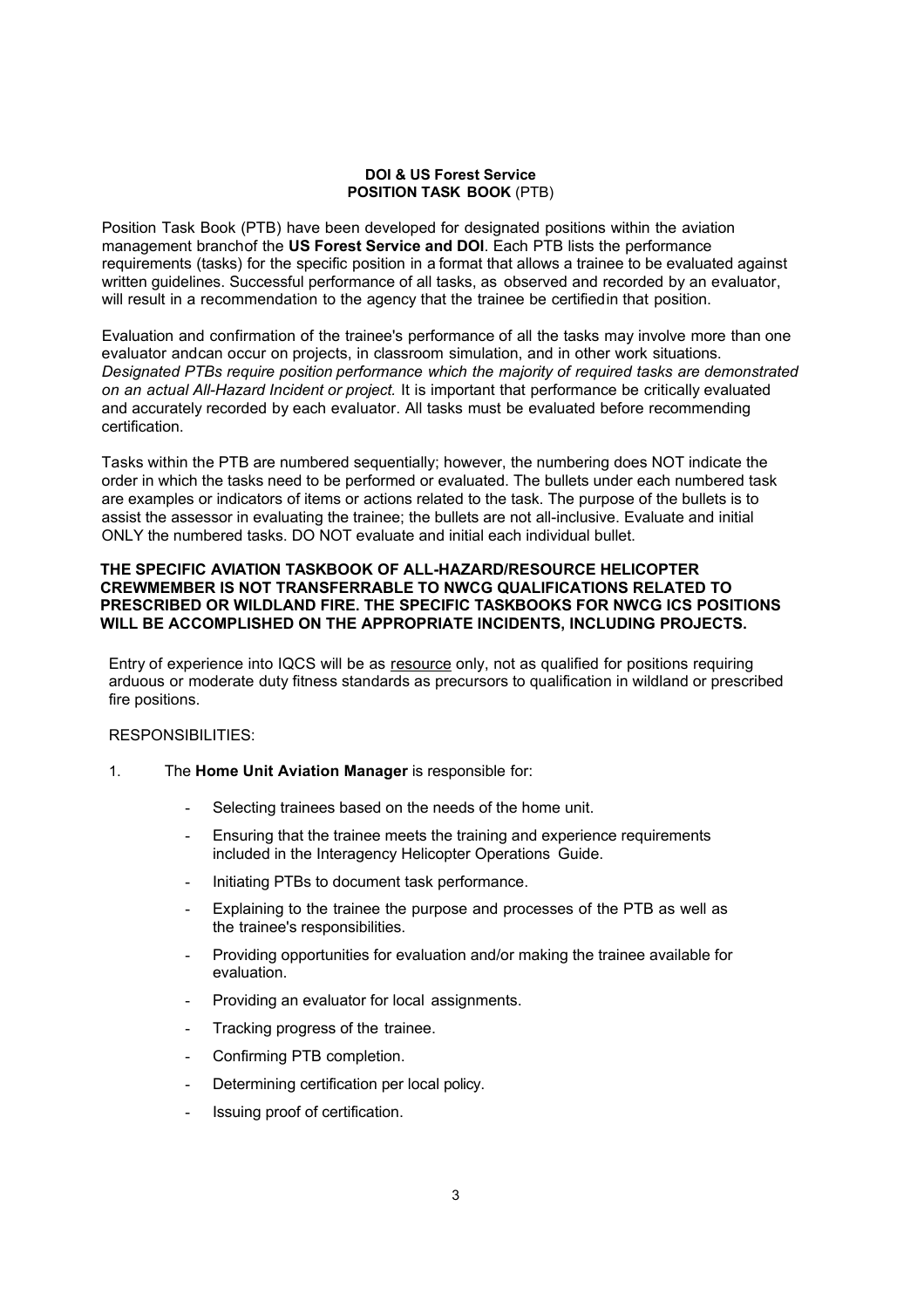- 2. The **Trainee** is responsible for:
	- Reviewing and understanding instructions in the PTB.
	- Identifying desired objectives/goals.
	- Providing background information to an evaluator.
	- Satisfactorily demonstrating completion of all tasks for an assigned position within three years.
	- Assuring the Evaluation Record is complete.
	- Notifying home unit aviation manager when the PTB is completed and providing a copy.
	- Keeping the original PTB in personal records.
- 3. The **Evaluator** is responsible for:
	- Understanding the IHOG
	- Being qualified and proficient in the position being evaluated.
	- Meeting with the trainee and determining past experience, current qualifications, and desired objectives/goals.
	- Reviewing tasks with the trainee.
	- Explaining to the trainee the evaluation procedures that will be used and which objectives may be attained.
	- Identifying tasks to be performed during the evaluation period.
	- Accurately evaluating and recording demonstrated performance of tasks. Satisfactory performance shall be documented by dating and initialing completion of the task. Unsatisfactory performance shall be documented in the Evaluation Record
	- Completing the Evaluation Record found at the end of this PTB.
- 4. The **Final Evaluator** is responsible for:
	- Signing the verification statement inside the front cover of the PTB when all tasks have been initialed and if the trainee is recommended for certification.
- 5. The Unit **Training Specialist** is responsible for:
	- Identifying All-Hazard/Project evaluation opportunities.
	- Assuring that trainees have met prerequisites.
	- Identifying and assigning a qualified evaluator who can provide a positive experience for the trainee and make an accurate and honest appraisal of the trainee's performance.
	- Providing PTBs to approved trainees on the Project when home unit is unable to provide them.
	- Documenting the assignment.
	- Conducting progress reviews.
	- Conducting a close-out interview with the trainee and evaluator and assuring that documentation is proper and complete.
	- Notifying trainee's home unit.
- 6. The **Certifying Official** from the Home Agency **(Unit Aviation Officer/State Aviation Manager/ Regional Aviation Manager, whichever is applicable)** must review and confirm the completion of the PTB and make a determination of agency certification. This determination should be based on the Trainee's demonstration of acceptable position performance, as well as the completed PTB—which includes a Final Evaluator's Verification. Only the Certifying Official from the Home Agency has the authority to certify an individual's qualifications.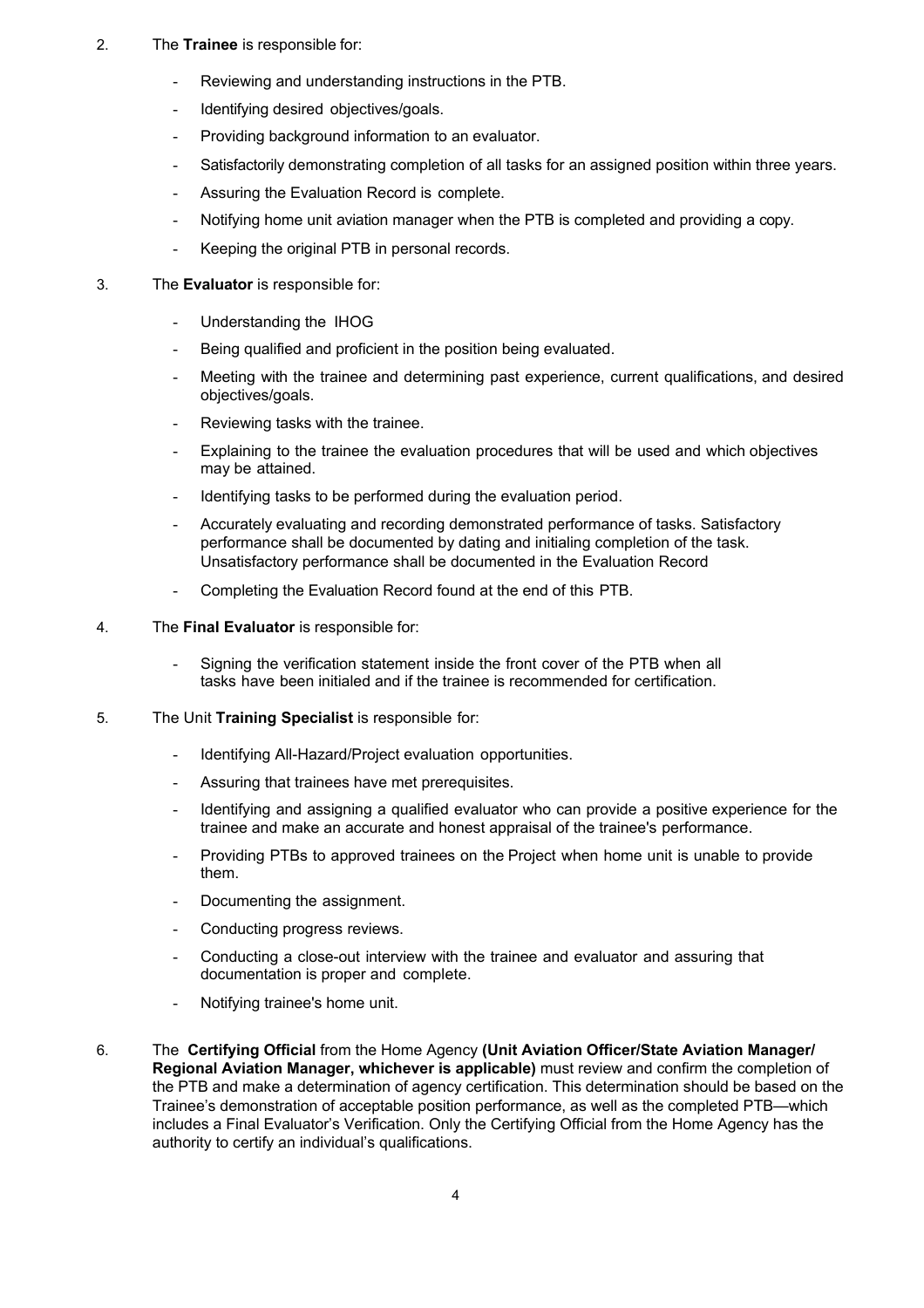### **QUALIFICATION RECORD**

### **POSITION: ALL-HAZARD/RESOURCE HELICOPTER CREWMEMBER**

| <b>TASK</b>                                                                                                                                                                                                                                                                                                                                                                                                                                                     | C<br>O<br>D<br>$E^*$ | <b>EVALUATION</b><br><b>RECORD#</b> | <b>EVALUATOR:</b><br>Initial & date upon<br><b>Completion of task</b> |
|-----------------------------------------------------------------------------------------------------------------------------------------------------------------------------------------------------------------------------------------------------------------------------------------------------------------------------------------------------------------------------------------------------------------------------------------------------------------|----------------------|-------------------------------------|-----------------------------------------------------------------------|
| <b>PREPARATION</b><br>Obtain and Assemble Information/<br>1.<br>Materials Needed for Assignment.<br>Suggested items:<br>$\checkmark$ Flight gear (e.g., personal protective<br>equipment (PPE), helmet, gloves)<br>√ Passenger Cargo Manifest Book<br>$\checkmark$ Flagging, fiber tape, knife<br>√ Radio (ensure functionality)                                                                                                                                | $\circ$              |                                     |                                                                       |
| <b>BRIEFINGS</b><br>2. Participate in Mission Briefing with<br>Project Supervisor:<br>$\checkmark$ Review objectives of the mission<br>✓ Review PASP to include risk<br>assessment<br>$\checkmark$ Identify any additional hazards and<br>mitigations not included/or alternate<br>mitigations for the PASP<br>$\checkmark$ Organizational structure<br>$\checkmark$ Weather<br>$\checkmark$ Communications<br>$\checkmark$ Resources<br>√ Mishap Response Plan | $\Omega$             |                                     |                                                                       |
| 3. Receive Aircraft Briefing from Pilot:<br>$\checkmark$ Emergency procedures<br>✓ Cargo loading method<br>$\checkmark$ Rigging method<br>√ Weight and balance limitations (load<br>calculation)<br>$\checkmark$ Special mission requirements<br>$\checkmark$ Flight and mission hazards<br>$\checkmark$ Door operation<br>✓ Communications/radio operation                                                                                                     | P                    |                                     |                                                                       |

\*Code: O = Task can be completed in any training situation (classroom, simulation)

P = Task must be performed on a project (all hazard, search & rescue, planned event)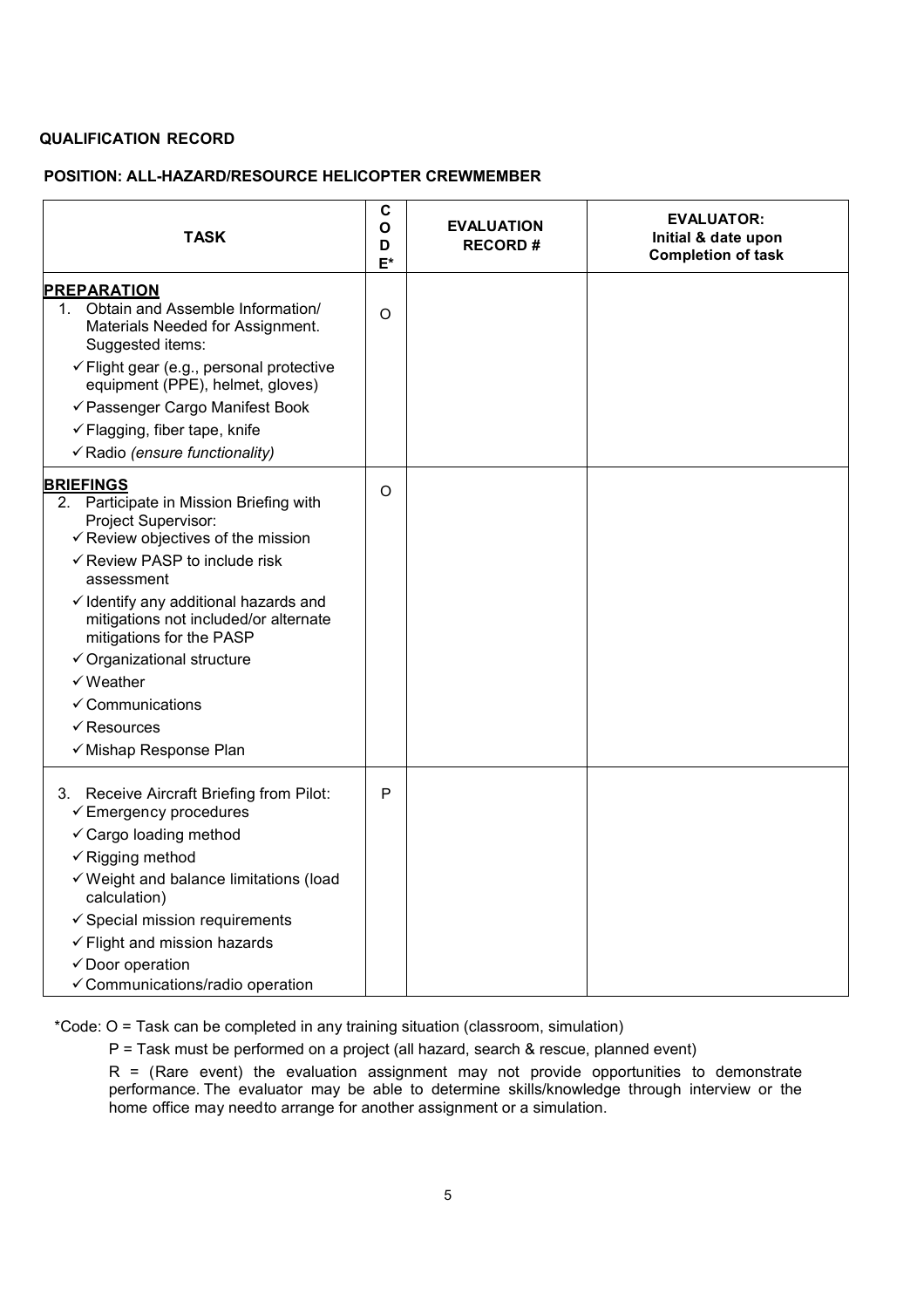### **Continuation Sheet**

## **QUALIFICATION RECORD**

### **POSITION: ALL-HAZARD/ RESOURCE HELICOPTER CREWMEMBER**

| <b>TASK</b>                                                                                                                    | $\mathbf c$<br>$\mathbf{o}$<br>D<br>E* | <b>EVALUATION</b><br><b>RECORD#</b> | <b>EVALUATOR:</b><br>Initial & date upon<br><b>Completion of</b><br>task |
|--------------------------------------------------------------------------------------------------------------------------------|----------------------------------------|-------------------------------------|--------------------------------------------------------------------------|
| <b>MISSION ACTIVITY</b>                                                                                                        | P/O                                    |                                     |                                                                          |
| 4. Transportation of Personnel:<br>$\checkmark$ Prepare manifest for personnel/cargo.                                          |                                        |                                     |                                                                          |
| • Obtain allowable payload from<br>loadcalculation form.                                                                       |                                        |                                     |                                                                          |
| • Write names and weights of<br>personnelgear and cargo on<br>manifest form.                                                   |                                        |                                     |                                                                          |
| • Ensure that allowable payload is not<br>exceeded.                                                                            |                                        |                                     |                                                                          |
| $\checkmark$ Brief passengers before takeoff.                                                                                  |                                        |                                     |                                                                          |
| • Describe operation of shoulder<br>straps and seatbelts.                                                                      |                                        |                                     |                                                                          |
| • Demonstrate crash position for<br>forward, side and aft facing<br>passengers                                                 |                                        |                                     |                                                                          |
| • Forward facing passenger (with<br>and without shoulder straps).                                                              |                                        |                                     |                                                                          |
| Aft facing passenger.                                                                                                          |                                        |                                     |                                                                          |
| Side facing passenger.                                                                                                         |                                        |                                     |                                                                          |
| $\checkmark$ Demonstrate standard and<br>emergency operation of doors, both<br>from the inside and outside of the<br>aircraft. |                                        |                                     |                                                                          |
| $\checkmark$ Describe location and operation of<br>battery and fuel shut-offs.                                                 |                                        |                                     |                                                                          |
| $\checkmark$ Ensure appropriate personal protective<br>equipment (PPE) is in use.                                              |                                        |                                     |                                                                          |
| $\checkmark$ Inspect PPE for serviceability.                                                                                   |                                        |                                     |                                                                          |
|                                                                                                                                |                                        |                                     |                                                                          |

\*Code: O = Task can be completed in any training situation (classroom, simulation)

P = Task must be performed on a project (all hazard, search & rescue, planned event)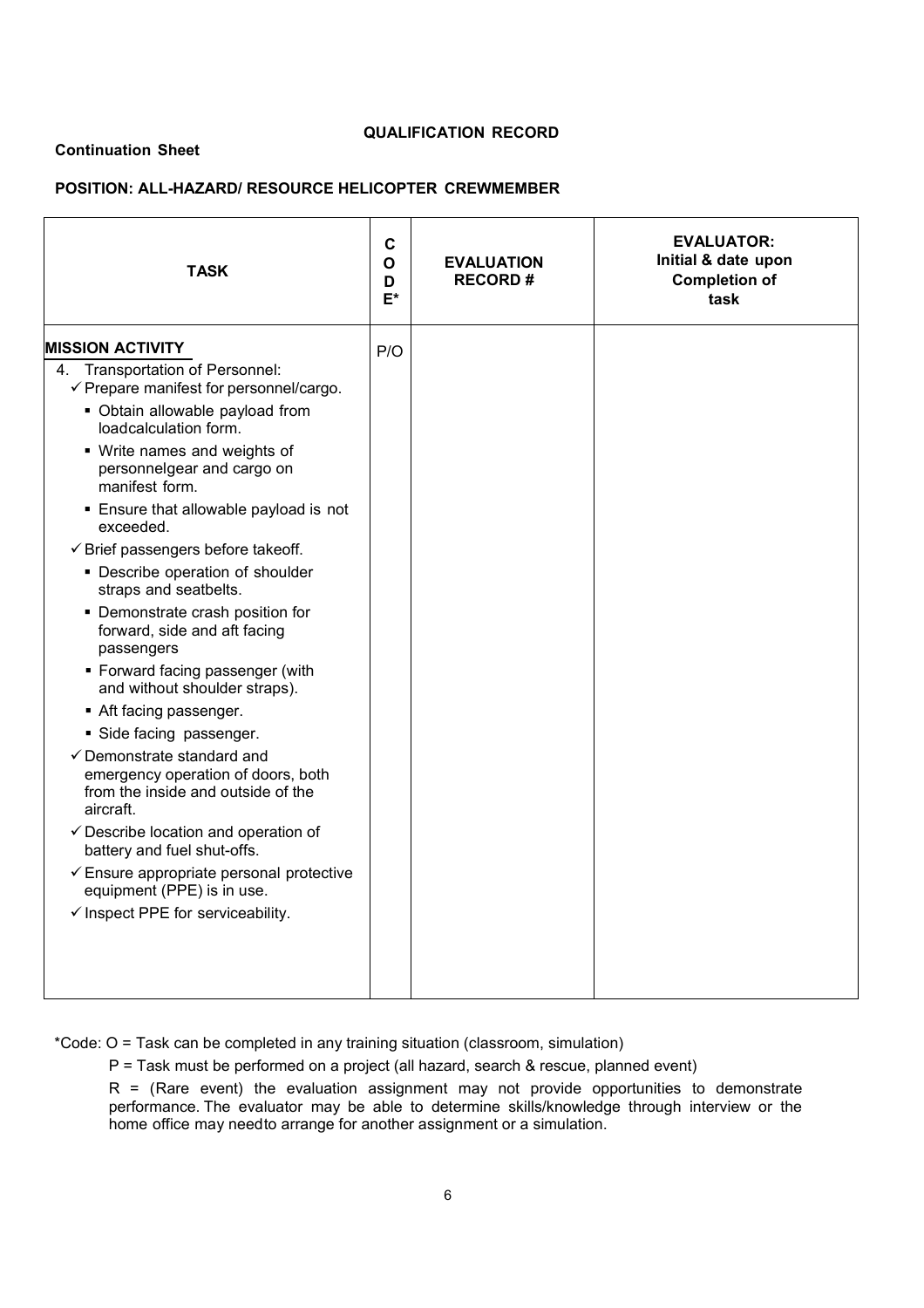#### **QUALIFICATION RECORD Continuation Sheet**

## **POSITION: ALL-HAZARD/RESOURCE HELICOPTER CREWMEMBER**

| completion of task<br>E*                                                                                                                                                                                                                                                                                                                                                                                                                                                                                                                                                                                                                                                                                                                                                                                                                                                                                                                                                                                                                                                                                                                                                                                                                             | <b>TASK</b> | $\mathbf c$<br>O<br>D | <b>EVALUATION</b><br><b>RECORD#</b> | <b>EVALUATOR:</b><br>Initial & date upon |
|------------------------------------------------------------------------------------------------------------------------------------------------------------------------------------------------------------------------------------------------------------------------------------------------------------------------------------------------------------------------------------------------------------------------------------------------------------------------------------------------------------------------------------------------------------------------------------------------------------------------------------------------------------------------------------------------------------------------------------------------------------------------------------------------------------------------------------------------------------------------------------------------------------------------------------------------------------------------------------------------------------------------------------------------------------------------------------------------------------------------------------------------------------------------------------------------------------------------------------------------------|-------------|-----------------------|-------------------------------------|------------------------------------------|
| P/O<br>5. Prepare Cargo Load:<br>$\checkmark$ Prepare cargo manifest.<br>• Obtain allowable payload from<br>loadcalculation form.<br>• Write description and weights of cargo<br>on manifest form.<br>• Identify quantity, type and location of<br>hazmat and have pilot sign manifests<br>that include hazmat.<br>Ensure that allowable payload is not<br>exceeded<br>Tag loads with weight and destination.<br>Bundle or package loose loads and<br>tools.<br>Package HazMat per Handbook<br>requirements. Inspect external load<br>equipment, e.g. nets, lead lines and<br>swivels, for serviceability.<br>$\checkmark$ Prepare external loads to not exceed<br>sling equipment ratings. Ensure security<br>of loads in external baskets/pods<br>Ensure placarded limitations are not<br>exceeded in any cargo area. Discuss<br>floor loading limitations with the pilot.<br>$\checkmark$<br>Attach longline and remote hook to<br>helicopter and complete hook checks<br>$\checkmark$ Establish communications between key<br>personnel and helicopter(s)<br>$\checkmark$ Attach cargo to helicopter cargo hook<br>and/or remote hook using:<br>• Ground hookup procedures.<br>• Hover hookup procedures.<br>• Long-line remote hook procedures. |             |                       |                                     |                                          |

\*Code: O = task can be completed in any training situation (classroom, simulation)

P = task must be performed on a project (all hazard, search & rescue, planned event)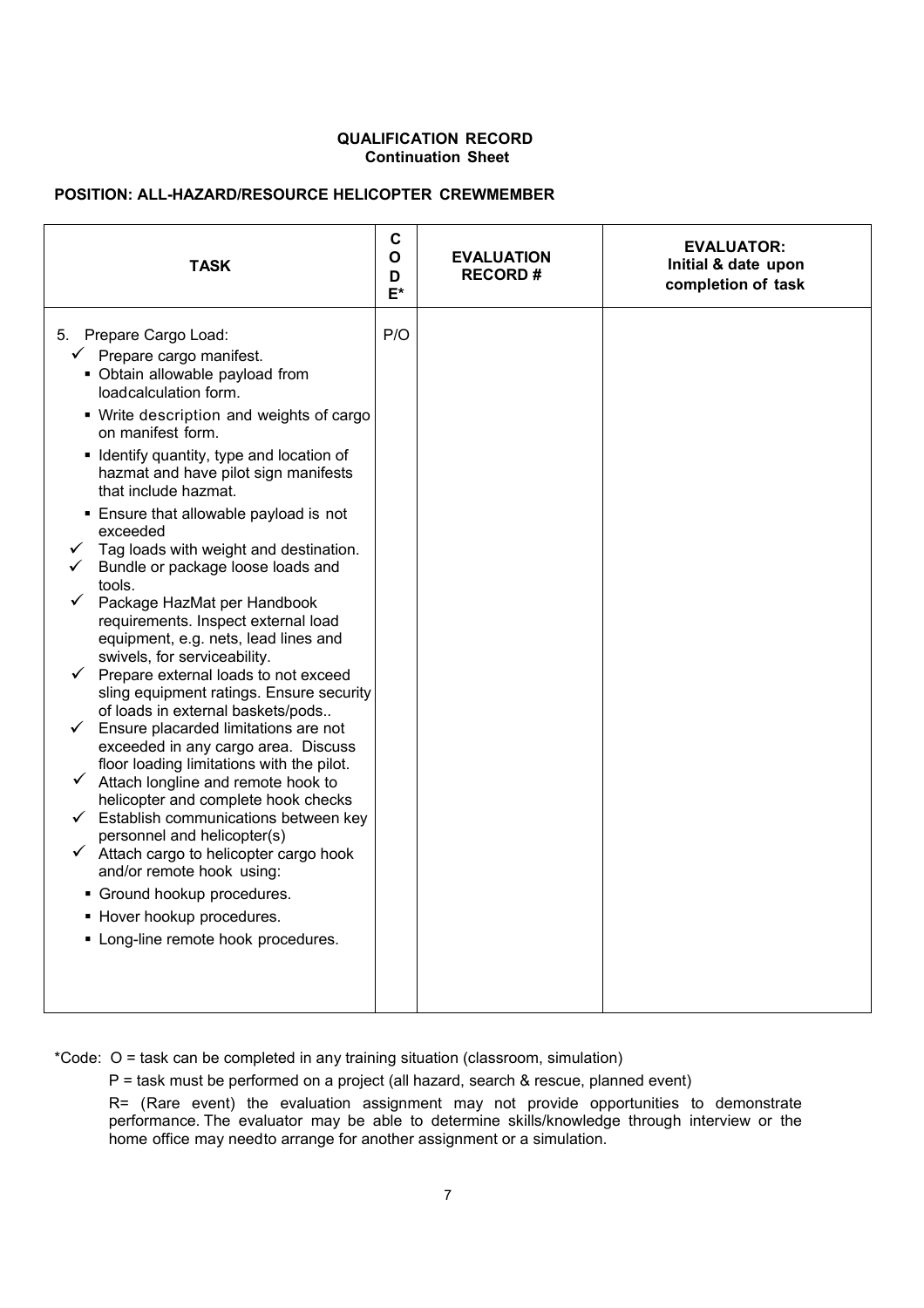### **QUALIFICATION RECORD**

#### **Continuation Sheet**

## **POSITION: ALL-HAZARD/ RESOURCE HELICOPTER CREWMEMBER**

| <b>TASK</b>                                                                                                                                                                                                                                                                                                                                                                                                                                                                                                                | $\mathbf C$<br>O<br>D<br>E* | <b>EVALUATION</b><br><b>RECORD#</b> | <b>EVALUATOR:</b><br><b>Initial &amp; date</b><br>upon completion<br>of task |
|----------------------------------------------------------------------------------------------------------------------------------------------------------------------------------------------------------------------------------------------------------------------------------------------------------------------------------------------------------------------------------------------------------------------------------------------------------------------------------------------------------------------------|-----------------------------|-------------------------------------|------------------------------------------------------------------------------|
| 6. Follow Proper Procedures for<br>Loading / Unloading Helicopter:<br>$\checkmark$ Follow proper procedures for all<br>movement around the helicopter.<br>✓ Load cargo within weight and<br>balance limitations.<br>$\checkmark$ Secure cargo in the aircraft.<br>$\checkmark$ Secure cargo from passengers and<br>flight crew to ensure crash protection<br>value.<br>$\checkmark$ Secure or remove cargo and equipment<br>that could be blown by rotor wash.<br>Gecure doors, seat belts, bungees,<br>cargo straps, etc. | P/O                         |                                     |                                                                              |
| 7. Helicopter Approach/Departure:<br>$\checkmark$ Wear appropriate PPE (eye protection,<br>hearing protection, and a hardhat with<br>chinstrap).<br>$\checkmark$ Ensure and maintain visual<br>reference with pilot.<br>$\checkmark$ Check for obstacles and obstructions<br>before signaling pilot to take off or land.<br>$\checkmark$ Provide for fire protection and initiate if<br>trained to do so<br>$\checkmark$ Demonstrate use of approved hand<br>signals as appropriate.                                       | P                           |                                     |                                                                              |

\*Code: O = Task can be completed in any training situation (classroom, simulation)

P = Task must be performed on a project (all hazard, search & rescue, planned event)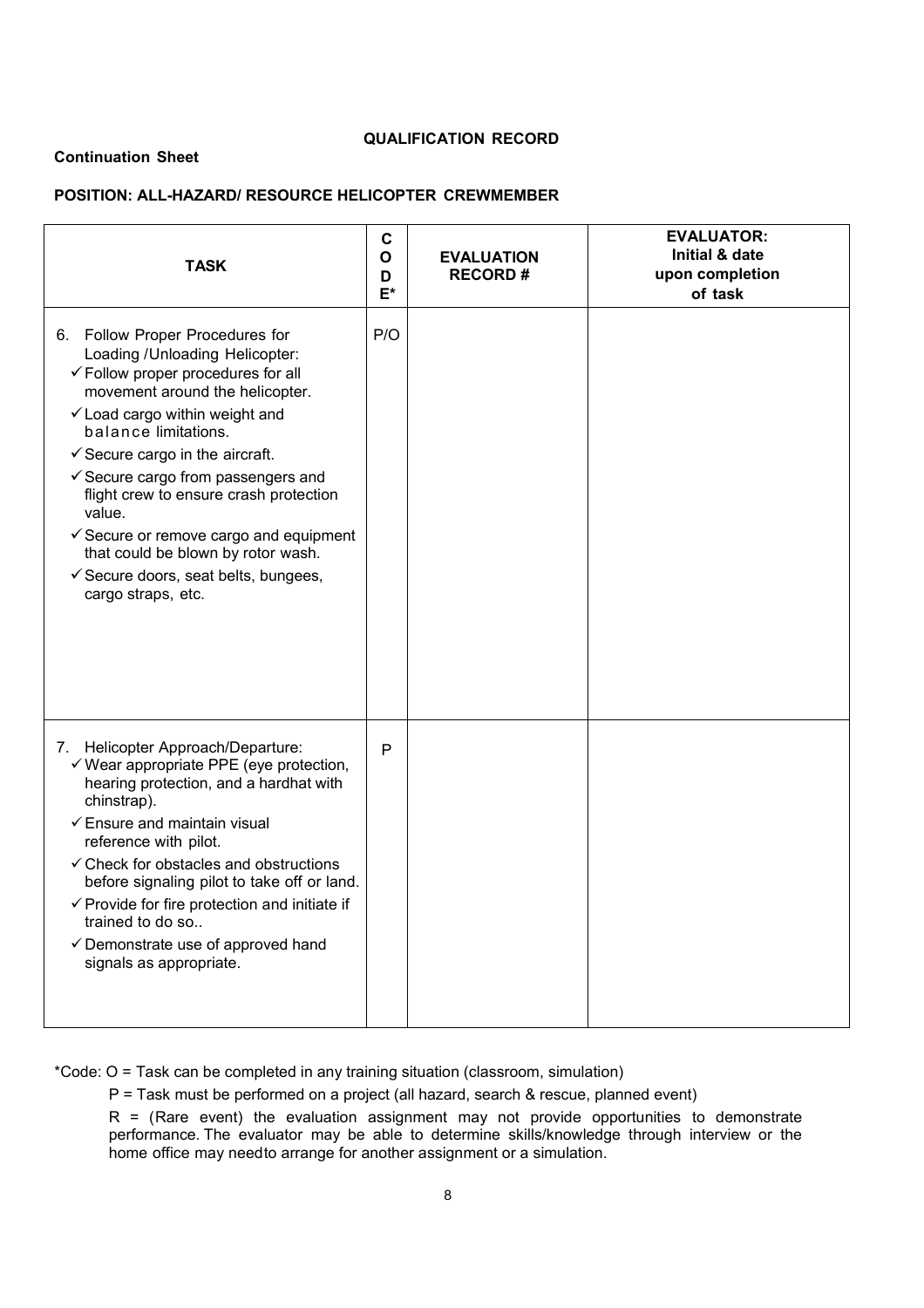### **POSITION: ALL-HAZARD/ RESOURCE HELICOPTER CREWMEMBER**

| <b>TASK</b>                                                                                                                                                                                                                                                                                                                                                                                                                                                                                                                                                                                                                                                                                                                                                                                                                                                                                                                     | C<br>$\mathbf{o}$<br>D<br>$E^*$ | <b>EVALUATION</b><br><b>RECORD#</b> | <b>EVALUATOR:</b><br>Initial & date<br>upon Completion<br>of task |
|---------------------------------------------------------------------------------------------------------------------------------------------------------------------------------------------------------------------------------------------------------------------------------------------------------------------------------------------------------------------------------------------------------------------------------------------------------------------------------------------------------------------------------------------------------------------------------------------------------------------------------------------------------------------------------------------------------------------------------------------------------------------------------------------------------------------------------------------------------------------------------------------------------------------------------|---------------------------------|-------------------------------------|-------------------------------------------------------------------|
| 8. Construct/Prepare Landing A reas:<br>$\checkmark$ Locate appropriate site.<br>$\checkmark$ Determine prevailing wind directions<br>and clear approach and departure paths.<br>$\checkmark$ Level touchdown area appropriate to<br>size class of helicopter.<br>$\checkmark$ Install windsock or other wind indicator.<br>$\checkmark$ Install appropriate signs and markers.<br>$\checkmark$ Provide crash rescue equipment and fire<br>extinguisher<br>$\checkmark$ Provide for dust abatement.<br>$\checkmark$ Obtain appropriate mission equipment,<br>e.g., slings, lead lines, swivels, radios<br>(ensure functionality prior to operations),<br>etc.<br>$\checkmark$ Provide for separation by helicopter size<br>classes.<br>$\checkmark$ Establish separate areas for fueling,<br>cargo work, personnel transport or other<br>mission specific areas.<br>$\checkmark$ Assess the need for emergency landing<br>area. | $\mathsf{P}$                    |                                     |                                                                   |
| <b>POST MISSION</b><br><b>Mission Debrief:</b><br>9.<br>✓ Participate in an After Action Review:<br>• What was planned?<br>• What actually happened?<br>• Why did it happen?<br>• What can we do next time?<br>✓ File SAFECOM as necessary                                                                                                                                                                                                                                                                                                                                                                                                                                                                                                                                                                                                                                                                                      | O                               |                                     |                                                                   |
| <b>DEMOBILIZATION (All-Hazards Only)</b><br>10. Receive demobilization instructions.<br>$\checkmark$ Ensure that All-Hazards Incident and<br>agency demobilization procedures are<br>followed.                                                                                                                                                                                                                                                                                                                                                                                                                                                                                                                                                                                                                                                                                                                                  | P                               |                                     |                                                                   |

\*Code: O = Task can be completed in any training situation (classroom, simulation)

P = Task must be performed on a project (all hazard, search & rescue, planned event)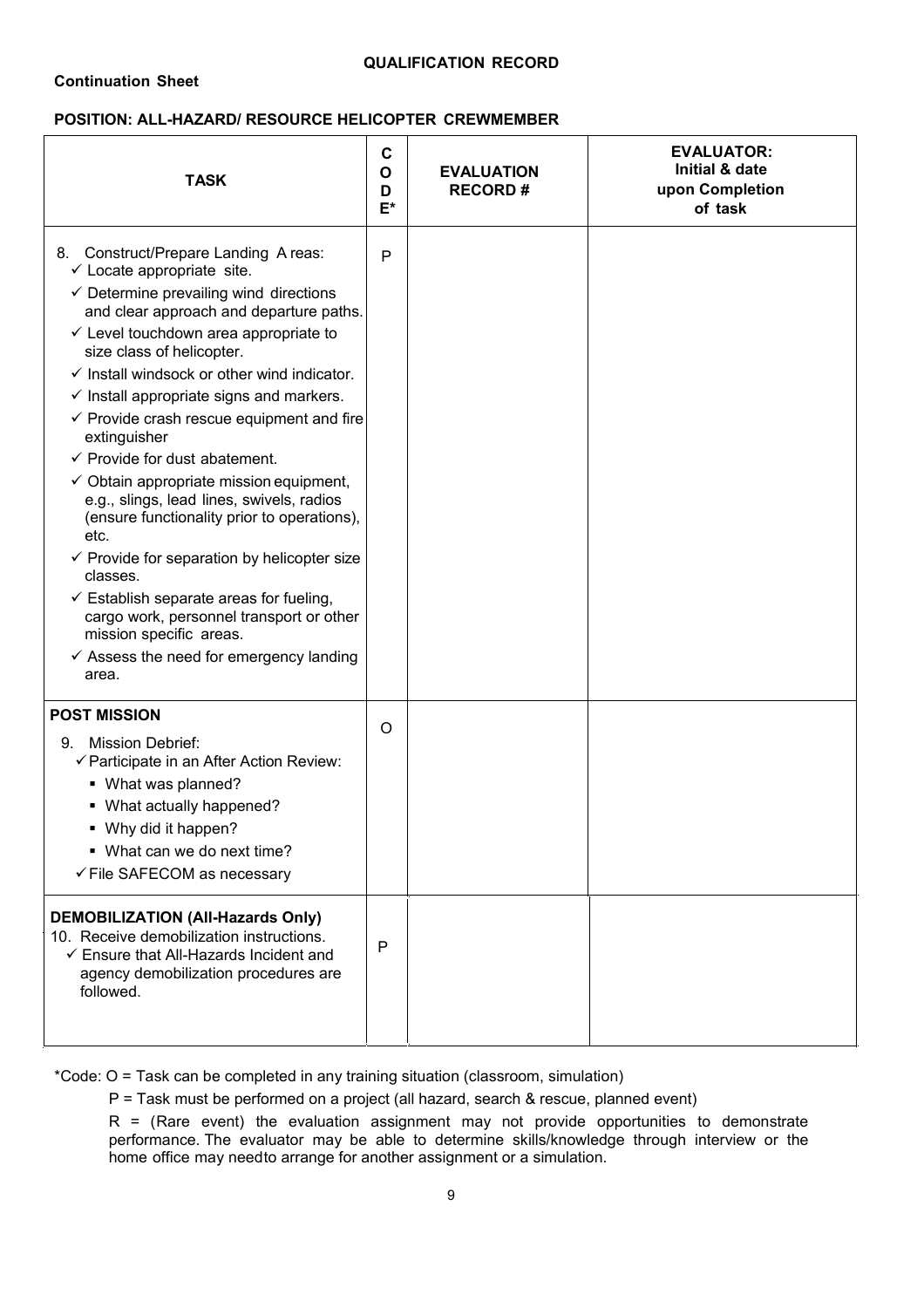#### **INSTRUCTIONS for EVALUATION RECORD**

**There are four separate blocks allowing multiple evaluations to be made if required. These evaluations may be made on projects, simulation in classroom, or in daily duties, depending on what the position taskbook indicates. This should be sufficient number of forms for qualification in the position if the individualis adequately prepared and opportunities are present. If additional blocks are needed, a page can be copied from a blank task book and attached.**

#### COMPLETE THESE ITEMS AT THE START OF THE EVALUATION PERIOD:

**Evaluator's name, Project/office title, and agency:** List the name of the evaluator, his/her project position oroffice title, and agency.

#### **Evaluator's home unit address and phone:** Self-explanatory

#: The number in the upper left corner of the experience block identifies a particular experience or group of experiences. This number should be placed m the column labeled "Evaluation Record #" on the Qualification Record for each task performed satisfactorily.

**Location of Project/Simulation:** Identify the location where the tasks were performed by agency and office.

**Project Kind:** Enter kind of project, e.g., animal survey, search and rescue, flood, etc.

#### COMPLETE THESE ITEMS AT THE END OF THE EVALUATION PERIOD:

**Number and Type of Resources:** Enter the number of resources and types assigned to the project pertinent tothe trainee's task book position.

**Duration:** Enter inclusive dates during which the trainee was evaluated. This block may indicate a span of timecovering several small and similar Projects if the trainee has been evaluated on that basis, i.e., several initial attack fires in similar fuel types.

**Recommendation:** Check as appropriate and/or make comments regarding the future needs for development ofthis trainee.

**Date:** List the date the record is being completed.

**Evaluator's initials:** Initial here to authenticate your recommendations and to allow for comparison with initials inthe Qualifications Record

**Evaluator's Qualification/rating:** List your certification relevant to the trainee position you supervised.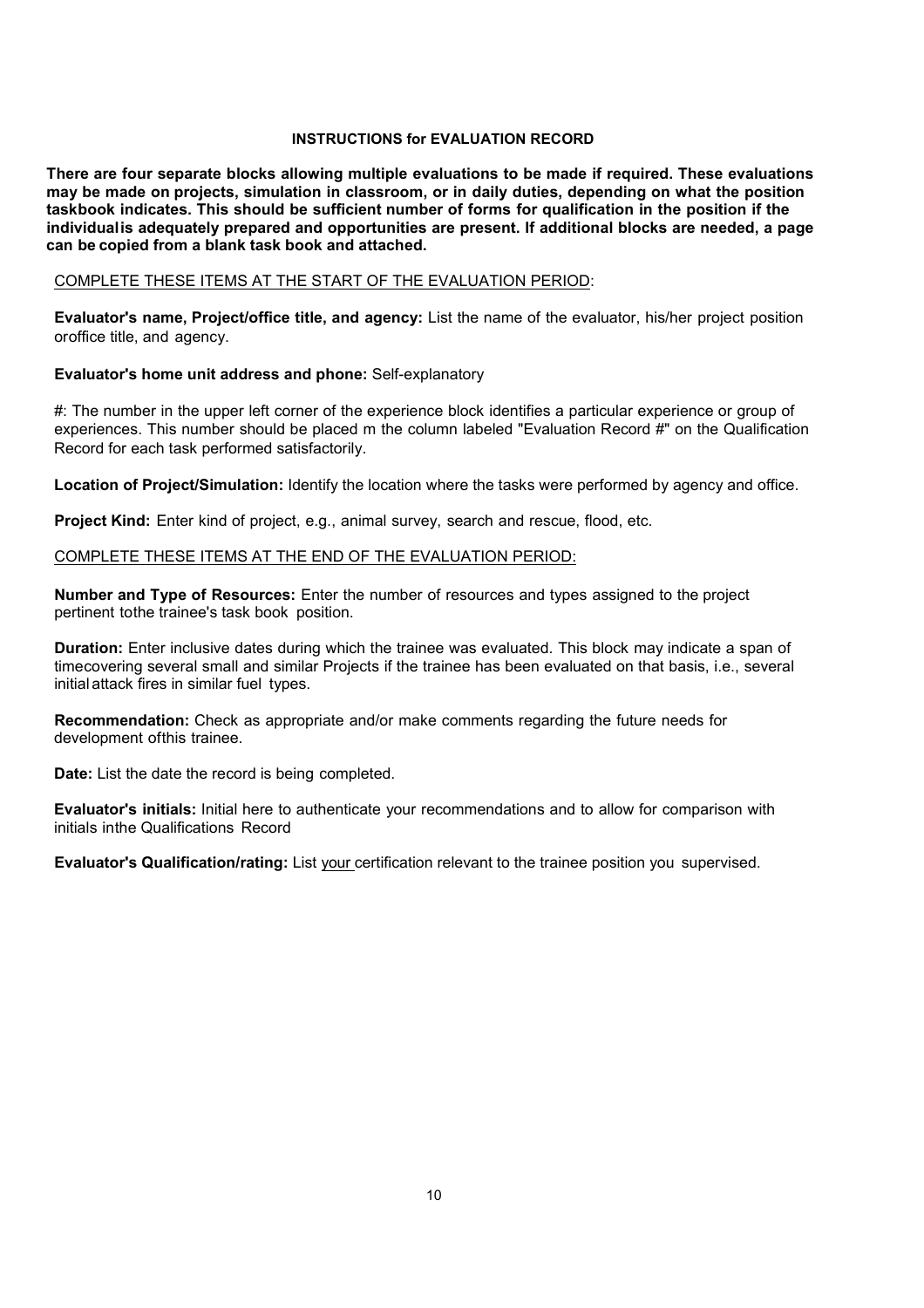## **Evaluation Record**

## **TRAINEE NAME TRAINEE POSITION**

| #1<br>Evaluator's name:<br>Project/office title &                                                                                                                                                                                                                                                                                                                                                                                                                                                                                                                                                                                                                                                                                                                                          |                                                                                                                                                                                                                                                                                                                                                                                                                                                                                                                                                                                                                                                                                                                                                                                           |                                                              |                                                                        |                                                    |                  |  |  |  |
|--------------------------------------------------------------------------------------------------------------------------------------------------------------------------------------------------------------------------------------------------------------------------------------------------------------------------------------------------------------------------------------------------------------------------------------------------------------------------------------------------------------------------------------------------------------------------------------------------------------------------------------------------------------------------------------------------------------------------------------------------------------------------------------------|-------------------------------------------------------------------------------------------------------------------------------------------------------------------------------------------------------------------------------------------------------------------------------------------------------------------------------------------------------------------------------------------------------------------------------------------------------------------------------------------------------------------------------------------------------------------------------------------------------------------------------------------------------------------------------------------------------------------------------------------------------------------------------------------|--------------------------------------------------------------|------------------------------------------------------------------------|----------------------------------------------------|------------------|--|--|--|
| Evaluator's home unit address & phone:                                                                                                                                                                                                                                                                                                                                                                                                                                                                                                                                                                                                                                                                                                                                                     |                                                                                                                                                                                                                                                                                                                                                                                                                                                                                                                                                                                                                                                                                                                                                                                           |                                                              |                                                                        |                                                    |                  |  |  |  |
| Name and<br>Location of<br>Project or<br>Simulation<br>(agency & area)                                                                                                                                                                                                                                                                                                                                                                                                                                                                                                                                                                                                                                                                                                                     |                                                                                                                                                                                                                                                                                                                                                                                                                                                                                                                                                                                                                                                                                                                                                                                           | Project Kind<br>(Animal survey,<br>search &<br>rescue, etc.) | Number & Type<br>of Resources<br>Pertinent to<br>Trainee's<br>Position | Duration<br>(inclusive dates in<br>trainee status) | Management Level |  |  |  |
| $\Box$<br>Recommendations:                                                                                                                                                                                                                                                                                                                                                                                                                                                                                                                                                                                                                                                                                                                                                                 | The tasks initialed & dated by me have been performed under my supervision in a satisfactory manner by the above<br>namedtrainee. I recommend the following for further development of this trainee.<br>The individual has successfully performed all tasks for the position and should be<br>considered for certification.<br>The individual was not able to complete certain tasks (comments below) or<br>additional guidance is required.<br>Not all tasks were evaluated on this assignment and an additional assignment is needed<br>to complete the evaluation.<br>The individual is severely deficient in the performance of tasks for the position and<br>needs further training (both required & knowledge and skills needed) prior to<br>additional assignment(s) as a trainee. |                                                              |                                                                        |                                                    |                  |  |  |  |
| Date:                                                                                                                                                                                                                                                                                                                                                                                                                                                                                                                                                                                                                                                                                                                                                                                      |                                                                                                                                                                                                                                                                                                                                                                                                                                                                                                                                                                                                                                                                                                                                                                                           |                                                              | Evaluator's initials:                                                  | Evaluator's Qualification/rating:                  |                  |  |  |  |
| #2                                                                                                                                                                                                                                                                                                                                                                                                                                                                                                                                                                                                                                                                                                                                                                                         |                                                                                                                                                                                                                                                                                                                                                                                                                                                                                                                                                                                                                                                                                                                                                                                           | Evaluator's name:<br>Project/office title &                  |                                                                        |                                                    |                  |  |  |  |
|                                                                                                                                                                                                                                                                                                                                                                                                                                                                                                                                                                                                                                                                                                                                                                                            |                                                                                                                                                                                                                                                                                                                                                                                                                                                                                                                                                                                                                                                                                                                                                                                           | Evaluator's home unit address & phone:                       |                                                                        |                                                    |                  |  |  |  |
| (agency & area)                                                                                                                                                                                                                                                                                                                                                                                                                                                                                                                                                                                                                                                                                                                                                                            | <b>Project Kind</b><br>Number & Type<br>Duration<br>Management Level<br>Name and<br>Location of<br>(Animal survey,<br>of Resources<br>(inclusive dates in<br>search &<br>Pertinent to<br>Project or<br>trainee status)<br>Simulation<br>Trainee's<br>rescue, etc.)<br>Position                                                                                                                                                                                                                                                                                                                                                                                                                                                                                                            |                                                              |                                                                        |                                                    |                  |  |  |  |
| The tasks initialed & dated by me have been performed under my supervision in a satisfactory manner by the above<br>named trainee. I recommend the following for further development of this trainee.<br>The individual has successfully performed all tasks for the position and should be<br>considered for certification.<br>The individual was not able to complete certain tasks (comments below) or<br>additional guidance is required.<br>Not all tasks were evaluated on this assignment and an additional assignment is needed<br>to complete the evaluation.<br>The individual is severely deficient in the performance of tasks for the position and<br>needs further training (both required & knowledge and skills needed) prior to<br>additional assignment(s) as a trainee. |                                                                                                                                                                                                                                                                                                                                                                                                                                                                                                                                                                                                                                                                                                                                                                                           |                                                              |                                                                        |                                                    |                  |  |  |  |
|                                                                                                                                                                                                                                                                                                                                                                                                                                                                                                                                                                                                                                                                                                                                                                                            |                                                                                                                                                                                                                                                                                                                                                                                                                                                                                                                                                                                                                                                                                                                                                                                           |                                                              |                                                                        |                                                    |                  |  |  |  |
| Date: Evaluator's initials: Evaluator's Qualification/rating:                                                                                                                                                                                                                                                                                                                                                                                                                                                                                                                                                                                                                                                                                                                              |                                                                                                                                                                                                                                                                                                                                                                                                                                                                                                                                                                                                                                                                                                                                                                                           |                                                              |                                                                        |                                                    |                  |  |  |  |